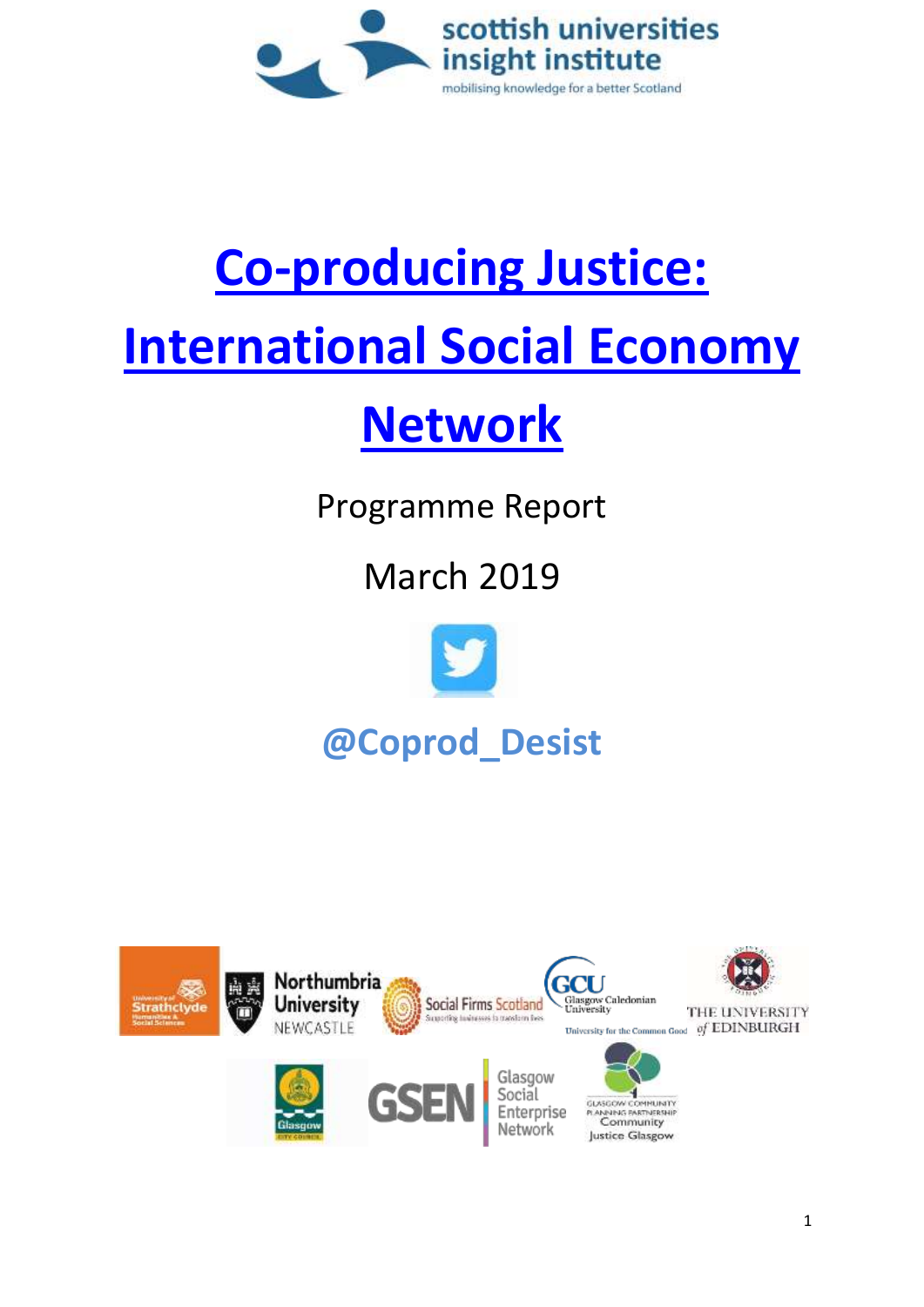

#### **Programme Context**

While the significance of employment to desistance (giving up crime) is well established, there are multifarious obstacles to people with convictions accessing and sustaining work. Social enterprises are businesses that trade for a social purpose, rather than for the enrichment of shareholders or owners. It has been shown that social enterprise and cooperative structures of employment can circumnavigate some of the systemic obstacles to employment, such as criminal records and employer discrimination that people routinely encounter.

Yet, one in six people in the UK have a criminal conviction; a large proportion of people are, therefore, affected by the impacts that contact with the justice system has on access to employment and, relatedly, opportunities to move on from offending. The House of Commons Work and Pensions Committee (2016) recognise that employment significantly reduces reoffending and can lead to other outcomes that can reduce reoffending (e.g. financial security and stable accommodation). The [Scottish](https://www.gov.scot/publications/scotlands-social-enterprise-strategy-2016-2026/pages/2/)  [Government \(2016\)](https://www.gov.scot/publications/scotlands-social-enterprise-strategy-2016-2026/pages/2/) has recently co-produced, with the social enterprise sector, a ten-year Strategy to encourage the further development of the sector and contribute to an overarching 'inclusive growth' agenda, demonstrating considerable appetite for an evidence-informed approach for this demographic.

Despite this, not only are such structures providing paid work a rarity in the UK justice system, the potential of social enterprises and co-operatives in this context has hardly been explored. Recent research (Roy et al., 2017; Weaver 2016; forthcoming) provides important evidence to suggest their potential to support desistance, recovery and integration; this project sought to build on this by exploring approaches to their implementation, connecting a range of multi-disciplinary international and local experts who can differently contribute towards their realisation. By combining these largely disconnected strands of research, siloed within specific disciplines, our aim has been to advance a more coherent interdisciplinary theorizing and exploration of the interactions, synergies and distinctions in these disciplinary fields and to influence the direction of future research, policy and practice in justice contexts.

#### **Main Objectives**

The project aimed to develop a network of international, multi-disciplinary academic and industry leaders to inform the development and implementation of social enterprise/cooperative structures of employment in work generation and integration for people with convictions. By sharing international research evidence, policy and practice expertise across academic and professional disciplines that have heretofore developed separately with the overall aim co-produce a more coherent, interdisciplinary, evidence-informed strategy, by sharing expertise across otherwise distinct research, professional and policy domains.

Our objectives were:

1. to examine ways that social cooperatives/enterprises, as manifestations of coproduction, can support social integration, recovery and desistance;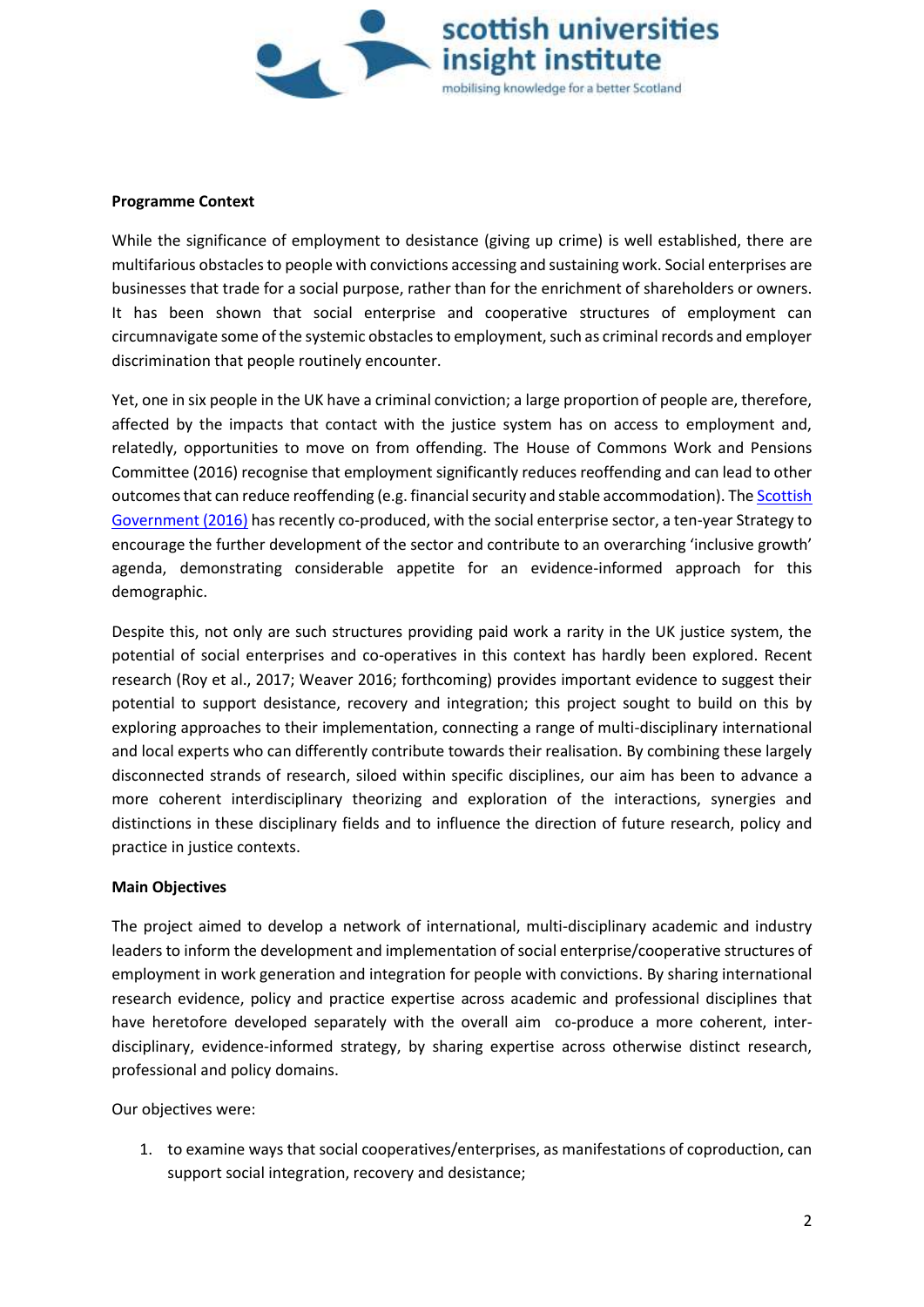

- 2. to develop a coherent multi-disciplinary theorizing of, and strategic approach to, the development of social cooperatives/enterprises in supporting work generation, meaningful work activity, and integration for people with convictions;
- 3. to take the learning from established social cooperatives/ enterprises in Italy and Sweden and further afield to inform the development of future structures of employment in a community justice context in Scotland, and beyond;
- 4. to identify the potentials, opportunities, tensions and challenges in developing social enterprise/cooperative structures of employment in a community justice context in the UK, and to explore mechanisms for establishing their value and social impact; and
- 5. to forge and deepen links between policy, practice and academia through close engagement between participants throughout the project to form a sustainable multi-disciplinary, international network.

#### **Programme Structure and Core Insights**

To achieve these objectives, this programme, which ran from October 2018-March 2019, brought together international multi-disciplinary academic and industry leaders in the respective fields of social cooperatives, social enterprise and the social economy; community justice, social work and public health; and economic sociology, criminology, governance and public policy from 10 countries. We hosted three events over six months, each building on the last, to explore how such structures can be developed, and to what effect. Ongoing conversations informing the events and including a broader base of participants were enabled via an online discussion forum and social media. We recorded all of the inputs from our events which are available on our [project website.](https://www.coproducingjustice.org.uk/Resources/tabid/8212/Default.aspx)

#### **Event 1: Thematic Focus: What and Why? A multi-disciplinary perspective:**

This event, held on 26<sup>th</sup> October, 2018, addressed the following questions:

- What different legal contexts, organisational forms and governance structures are found, and to what extent do these differences matter to the people and communities they exist to serve?
- Can we identify best practices in creating supportive legal frameworks and policy environments for a supportive organisational 'ecosystem'?
- How important is democratic governance in the organisational form? In what ways is this important?
- How do we know the difference they make and to whom?
- What can be learned from case studies?

**Michael Roy**, Glasgow Caledonian University, opened the event by providing an introduction to '[the](https://soundcloud.com/user-774435227/1-an-introduction-to-the-complex-and-dynamic-world-of-social-enterprise-michael-roy)  complex and dynam[ic world of social enterprise'](https://soundcloud.com/user-774435227/1-an-introduction-to-the-complex-and-dynamic-world-of-social-enterprise-michael-roy). In so doing, Michael located contemporary interest in social enterprise within a context of continual welfare reform and crises. Drawing principally upon the UK context, he provided an overview of the different social enterprise forms that have arisen, often with varying governance arrangements, and the range of social enterprise discourses and traditions that are prevalent. He raised important questions, such as whether these differences actually matter to the people and communities that social enterprises exist to serve.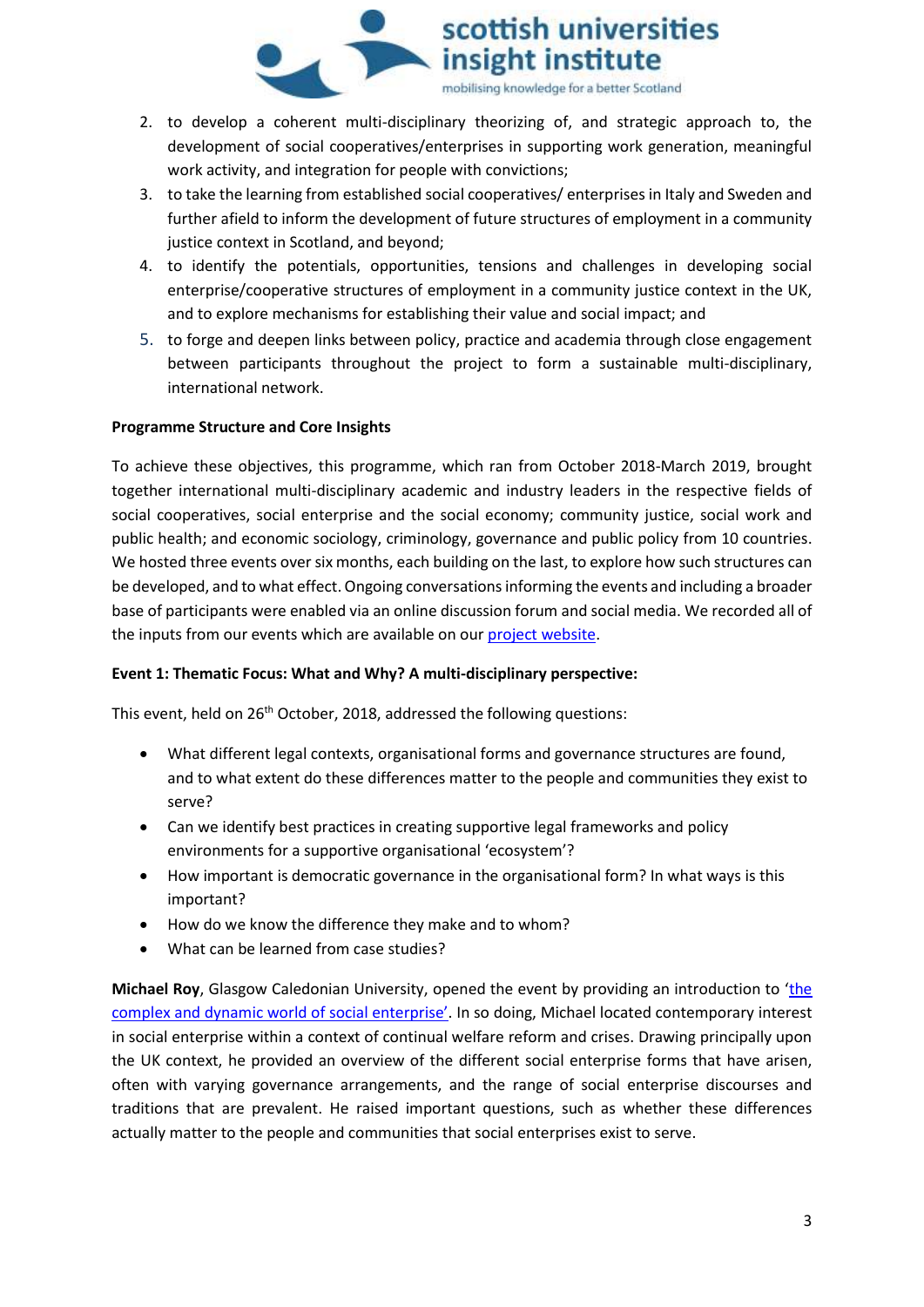

Despite these diversities, **Pauline Graham**, Social Firms Scotland, summarised the learning that she has gained from her experience of working with a range of different social firms across Scotland, detailing [best practices in creating supportive legal frameworks in policy environments for social firms](https://soundcloud.com/user-774435227/2-best-practices-in-creating-supportive-legal-frameworks-and-policy-enironments)  in [Scotland.](https://soundcloud.com/user-774435227/2-best-practices-in-creating-supportive-legal-frameworks-and-policy-enironments) She argued that the extent of the contribution and potential of social enterprise models of employment in both work generation and integration for people with convictions is not well enough understood, nor recognised. Despite social enterprise having a strong and growing presence in Scotland, underpinned by progressive policy and strategies, she observed that there are a number of barriers to improving the prospects of people with convictions securing and sustaining employment. While, as she explained, these barriers are complex and inter-related, there are some good practices for a supportive organisational 'ecosystem' that could help mitigate some of these barriers. Pauline discussed, in particular: the role and potential of the Work Integration Social Enterprise (WISE) model, the values and principles that underpin the model, and the supportive eco-system for the development of social enterprise in Scotland; the wider policy landscape around employability, justice, fair work and equalities will be explored; and the opportunities for social enterprises to do more to deliver better outcomes for people with convictions and those in the care of the Scottish Prison Service.

Offering an international perspective, and advocating fo[r diversity as a mechanism for change,](https://soundcloud.com/user-774435227/3-diversity-for-change-governance-models-plurality-of-actors-and-transformative-ecosystems) **Samuel Barco** joined us from Spain, and explored how we might become equal to the challenges faced by systemic change in the area of Work Integration Social Enterprises (WISEs) with and for people with convictions. He highlighted the need for a plurality of types of governance models, to develop a more resilient ecosystem, to build successful advocacy coalitions and improve systemic social innovations.

Building on questions of governance, **Sarah Soppitt** of Northumbria University, discussed the role of [democratic governance in meaningful work generation and social integration.](https://soundcloud.com/user-774435227/4-governance-value-social-enterprise-in-meaningful-work-generation) She noted that, when workers experience meaning from their 'job', it can fulfil an individual's sense of value and worth, or itself make a broader contribution to finding purpose and direction. The 'value' therefore may not lie in monetary terms, but rather the impact on an individual's life. In exploring this further, she examined the ideology of 'good governance' in supporting meaningful work, and the role of stewardship in ensuring that the development of social enterprise and cooperatives remains focused in terms of their value base and proposition. Many of these themes were brought into view from a practice perspective by **Davie Parks**, [The Skill Mill,](https://soundcloud.com/user-774435227/5-davie-in-wonderland-putting-practice-into-policy) who drew on his experience of navigating the opportunities and challenges of moving from a grassroots project to scaling up and engaging with policy focused agendas and platforms.

Social Enterprises, in the various guises, are perhaps the most common social economy structure for supporting work integration in the UK. **Beth Weaver**, of Strathclyde University, however, shared the findings from her research into the ways in which prison [and community-based social cooperatives, in](https://soundcloud.com/user-774435227/6-the-role-of-social-cooperatives-in-supporting-social-integration-and-desistance)  [Italy and Sweden, and social enterprises in the UK work to support social integration and desistance,](https://soundcloud.com/user-774435227/6-the-role-of-social-cooperatives-in-supporting-social-integration-and-desistance) focusing on the difference they make to people with convictions. Social cooperatives, she argued, play a distinct role in supporting social integration and desistance to the extent that the culture of the cooperative is shaped by cooperative values. As Sarah Soppitt also suggested, Beth found that cultural and relational environment of a social cooperative is as significant to job satisfaction, social integration, and wider processes of change as participation in paid work. Participants described their experiences as being as much a process of resocialisation as a means of work integration. Where social cooperatives are embedded in and inclusive of the local community, they can ameliorate some of the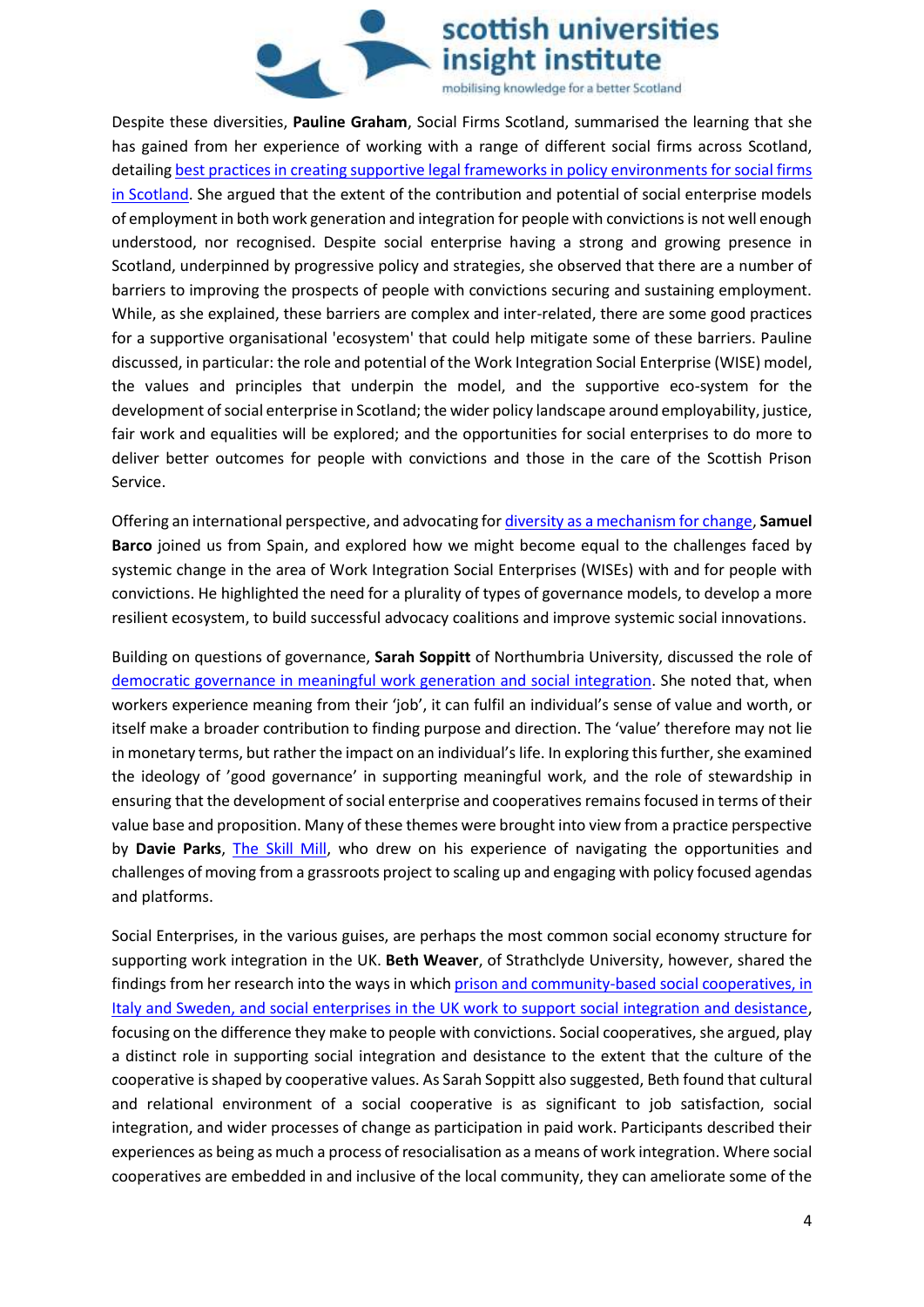

stigma experienced by multiply-marginalised employees and encourage their social integration through opportunities to exercise active citizenship and develop economic, human and social capital. Taking a similar approach, but with a focus on [health and wellbeing,](https://soundcloud.com/user-774435227/7-conceptualising-social-enterprise-as-a-health-and-wellbeing-intervention) **Michael Roy** concluded our first event by discussing his research undertaken in Scotland, which focused on the differences that social enterprises make to people - often vulnerable people - in communities. Through a critical realistinspired analysis of practitioner discourses, he presented an empirically informed conceptual model of the ways in which social enterprises can impact upon health and well-being, thus providing a solid platform for future research on this topic.

#### **Event 2: Thematic Focus: International Perspectives: Lessons from Home and Abroad**

This event, held on  $17<sup>th</sup>$  November 2018, addressed the following questions:

- What is happening here and elsewhere?
- How does it work, and to what effect?
- What are the challenges, opportunities, areas for development and points of learning?

The event began with speakers sharing the learning they had gained from their stewardship l of, or involvement in, social enterprises actively employing people with convictions in Scotland. **Trevor Gregory**, [Trade Right International,](https://soundcloud.com/user-774435227/22-trade-right-international) discussed the process of development, impacts and effects of Trade Right International, which works with people in prison in Scotland in collaboration with a cooperative in Ghana, Carishea. **Callum Hutchison**, Navigator, Street and Arrow followed with a compelling input which provided an overview of the work o[f Street and Arrow,](https://soundcloud.com/user-774435227/23-street-and-arrow-a-personal-journey) who serve street food and provide catering for events. Callum explained how his involvement in Street and Arrow shaped his own journey towards recovery and desistance. Building on these presentations, **Barry Mochan** discussed the process of development of the social enterprise, [Glasgow Together.](https://soundcloud.com/user-774435227/24-glasgow-together) Glasgow Together provides paid work in property renovation and construction for people with convictions and as such is oriented both to supporting work integration and desistance. Barry outlined the model adopted, the social impacts and effects that Glasgow Together has delivered, as well as future plans and next steps for their work.

Yussupova Aziza then outlined both the work of ENSIE and approaches to the integration of former [prisoners in Belgium.](https://soundcloud.com/user-774435227/25-introducing-the-european-network-of-social-integration-enterprises) The European Network of Social Integration Enterprises (ENSIE) was officially established in Bruges (Belgium) on May 11, 2001. You can find out more about what they do [here.](http://www.ensie.org/about-ensie) Our next presenter, **Katri-Liis Reimann,** building on a presentation given by Davie Parks at our first event, discussed the challenges of putting the research on public sector management and innovation into [practice](https://soundcloud.com/user-774435227/katri-liis-in-wonderland-putting-research-into-policy-and-practice) in the form of creating new social service design models (social service hackathons) and social enterprises (including The Skill Mill).

Distinctively, the Swedish social consortia of social cooperatives, Vagen ut! began in 2002 as a grassroots movement, between – at that time – a small group of probation officers and people with lived experience. Today, Vagen ut! have 13 social cooperatives, employing 125 people, 90% of whom have at one time themselves been distanced from the labour market, and supporting a further 150 people. **Pernilla Svebo** provided a full and interesting account of the development, growth, dynamics and effects of the [Vagen ut! Cooperatives.](https://soundcloud.com/user-774435227/27-the-vagen-ut-cooperatives) **Valerio Pellerossi,** of ConfCooperative Federsolidarieta**,** joined us from Italy. As Beth suggested from her research in the first event, Valerio argued that providing a path in the form of social cooperation with a focus on [re-inclusion or social reintegration](https://soundcloud.com/user-774435227/28-a-focus-on-social-cooperatives-for-the-re-inclusion-of-prisoners-and-ex-prisoners-italy)  [to prisoners and ex-prisoners,](https://soundcloud.com/user-774435227/28-a-focus-on-social-cooperatives-for-the-re-inclusion-of-prisoners-and-ex-prisoners-italy) especially through work, has a positive impact in the reduction of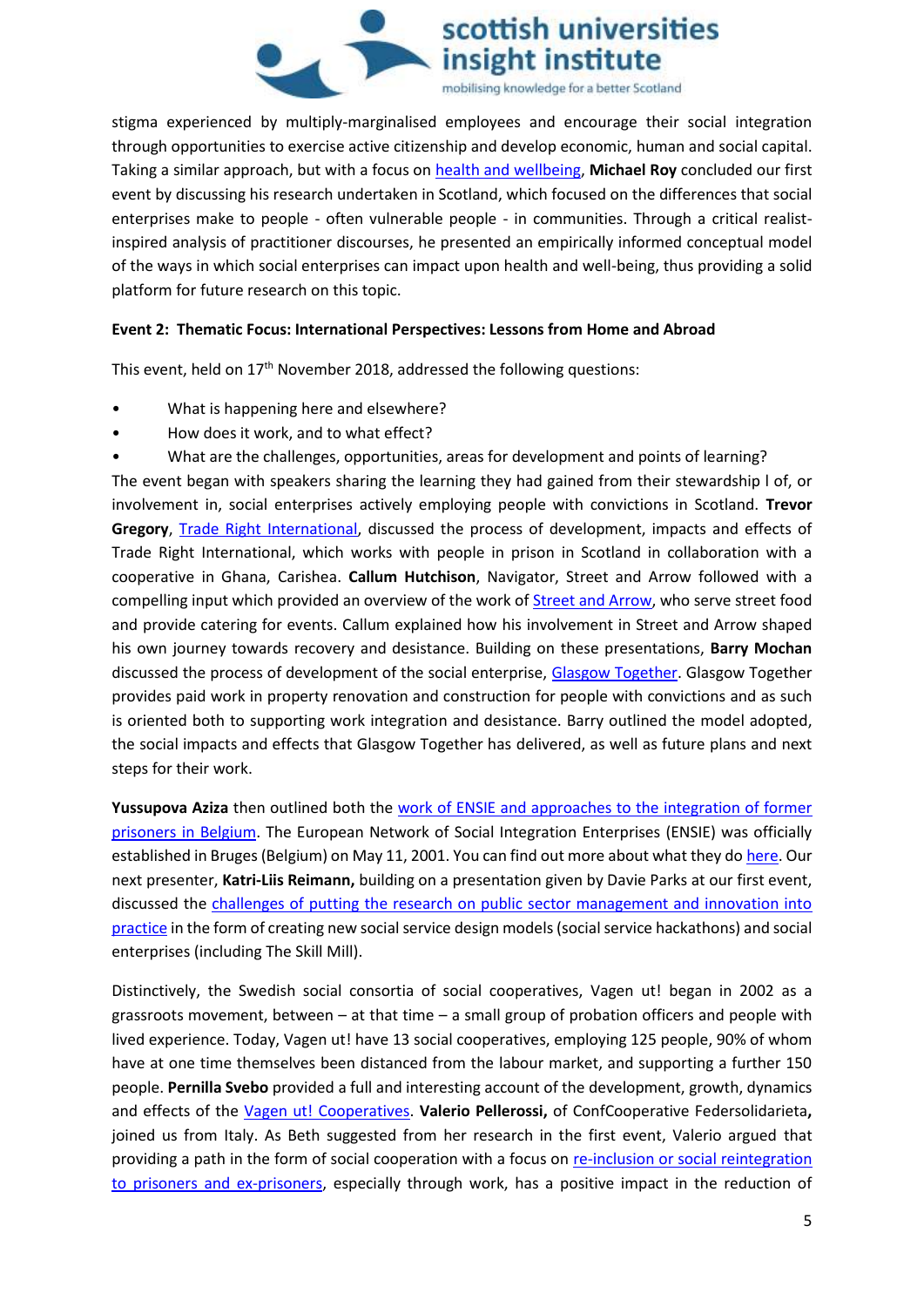

recidivism. Nevertheless, he acknowledged that there is no consensus about the general extent to which it exerts this effect, and the measure of positive and negative effect on prisons management and security is still controversial. He identified that there is, then, a need for a deeper investigation of the effect of work inclusion policies on the general economy of a country. In this context, Valerio Pellirossi's presentation proposed updated elements of analysis to the debate, with an overview of evidence from international studies. The presentation focused on the Italian context, with particular attention to social cooperatives working with offenders, and provided an analysis of the evolution of the Italian normative framework and national policies in the sector of work inclusion of prisoners and ex-prisoners. Valerio illustrated how social cooperatives actually operate in the sector and presented an overview of the most recent data on work activities in Italian prisons, with learning from the investigation of best practices.

**Mary O'Shaughnessy**, of Cork Business School, Ireland advised that, since it first emerged in public policy discourse, in the 1990s, the concept of social enterprise has been mainly viewed as a mechanism of job creation/integration and service provision in disadvantaged communities. This perspective has been significantly influenced by European policy. In contrast, the interpretation of social enterprise in Irish academic discourse is more varied. In all, these variations have contributed to an ambiguous national understanding of the social economy as a sector and social enterprises as distinctive entities, which in turn has compromised attempts to estimate the scale and potential of the sector in Ireland to date. As part of the policy response to the unemployment crisis of the economic recession, the Irish government commissioned an examination of the job-creation potential of social enterprise. The [Forfás report,](https://www.tcd.ie/business/assets/pdf/centre-social-engagement/23072013-Social_Enterprise_in_Ireland-Sectoral_Opportunities_and_Policy_Issues-Publication.pdf) published in 2013, offered a new official definition of social enterprise, characterised by many of the features of the EMES '[ideal type](https://orbi.uliege.be/bitstream/2268/162311/1/The%20EMES%20Compass%20Liege%202013.pdf)'. Furthermore, the description and examples of social enterprises presented in this report confirmed the dominance of one model of social enterprise in Ireland—the work integration social enterprise, or WISE. In this presentation, exploring 'The Irish [Experience'](https://soundcloud.com/user-774435227/29-coproducing-justice-the-irish-experience) Mary showed how social economy and social enterprise are understood in Ireland and explained how WISEs have evolved as the dominant Irish social enterprise model to date.

Complementing Mary's academic analyses, **Siobhan Cafferty,** charted [the development of WISEs in](https://soundcloud.com/user-774435227/210-generating-new-thinking-thedevelopment-of-wises-in-the-irish-criminal-justice-sector)  [the Irish criminal justice sector.](https://soundcloud.com/user-774435227/210-generating-new-thinking-thedevelopment-of-wises-in-the-irish-criminal-justice-sector) Siobhan, whose role is to develop this sector, noted that the launch of Ireland's Department of Justice and Equality social enterprise strategy, *A New Way Forward,* in May 2017 signalled a progressive change in thinking for the Irish criminal justice sector. No longer seen as the sole responsibility of the public and private sector, Siobhán Cafferty explained that the employment of people with a history of offending became a shared issue that required a considered response. Development of and investment in Work Integration Social Enterprises became part of that solution. Her presentation expertly charted the journey of WISEs in the Irish criminal justice sector, how far they have come, while also highlighting how far they have yet to go.

We were joined by **Jessica Gordon-Nembhard** from John Jay College, New York who discussed her research into [developing worker cooperatives with incarcerated workers.](https://soundcloud.com/user-774435227/211-developing-co-ops-with-incarcerated-workers) Jessica Gordon-Nembhard addressed racism, exploitation, and humanism through alternative economics in the criminal justice system, using the example of incarcerated worker co-ops in Puerto Rican prisons to explore the potential of the co-op model to address prison reform/abolition in a solidarity economy framework. She also addressed curricular needs of and legal constraints to using this model in the U.S.A., as well as current coalitions and efforts in the US to develop incarcerated and returning citizen worker coops.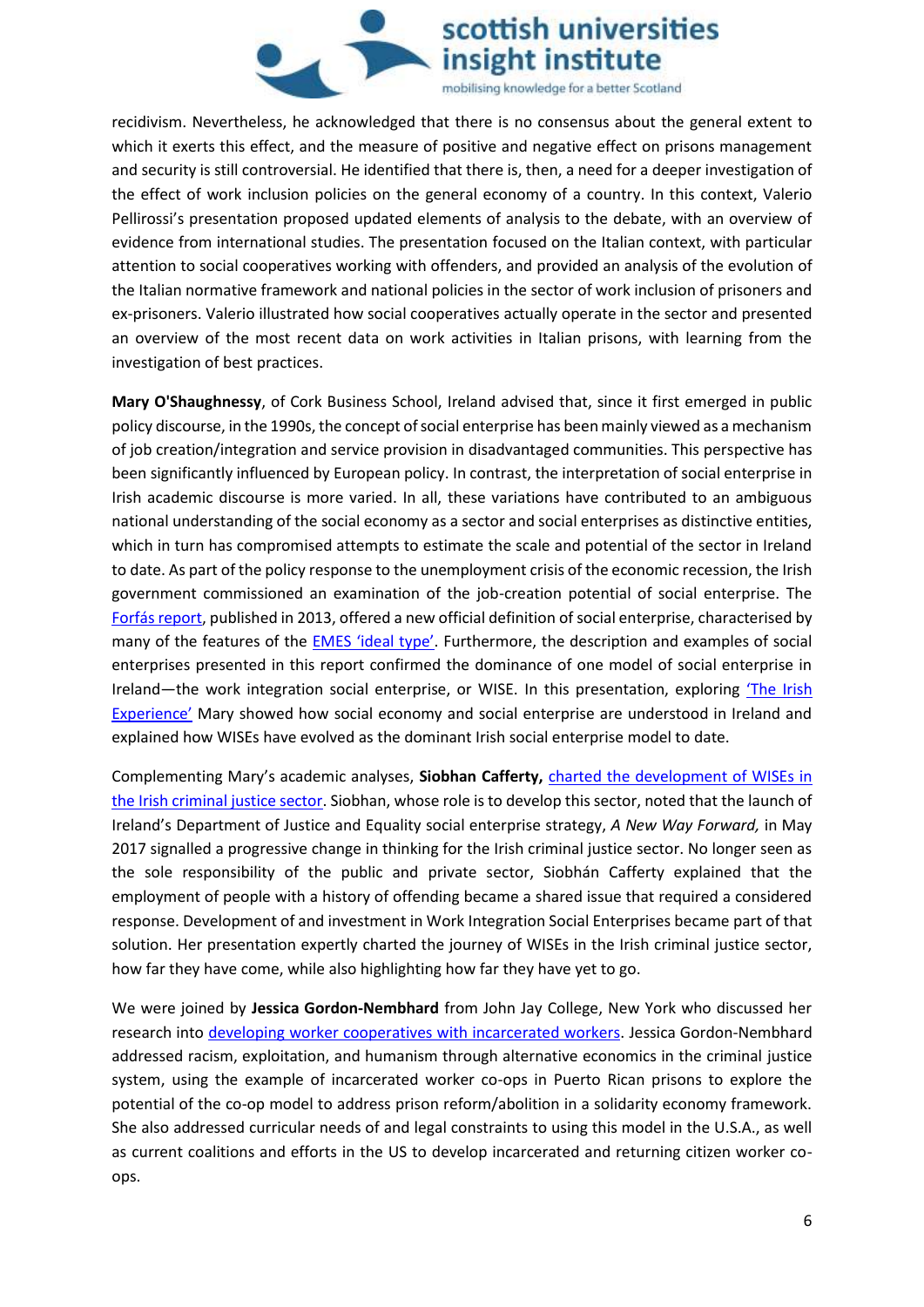

Our concluding presentation was given by **Isobel Findlay**, University of Saskatchewan, who shared her learning on [Co-operatives and the Criminal Justice System in Canada,](https://soundcloud.com/user-774435227/212-co-operatives-and-the-criminal-justice-system-in-canada-learning-communities-for-justice) which she described as Learning Communities. Isobel explained that the operating contradictions of colonization and capitalism largely shape the contradictions of Carceral Canada. The impact on those marginalized by a centre that presumes its right to both judge and enforce its judgments is felt keenly, while the incriminating record of the colonial and neo-colonial state and extractive industries that have produced dispossession, pollution, and inequality is largely ignored. The colonial/capitalist legacy and a tough on crime agenda is clear in patterns of Indigenous over-representation in the criminal justice system and in statistics on victimization to violence and their under-representation in education, employment, and earning power in Canada. It is against this background that a social economy of safety and receptivity is most needed on the way to redistribution, reconciliation, and justice—and is inspired by the Truth and Reconciliation Commission of Canada's Calls to Action. The public truth sharing, apology, and commemoration that acknowledge and redress past harms is a process of healing of relationships at the heart of reconciliation and justice. Drawing on initiatives across Canada, Isobel tracked efforts within and beyond Corrections Canada to rebuild community and reimagine justice in communities of learning, including Walls to Bridges (building on the US Inside-Out Prison Exchange Program) and the Justice Trapline in Saskatchewan. She concluded with a review of challenges and opportunities associated with decolonizing the Canadian criminal justice system and lessons learned about what we all can gain from Indigenizing thinking and practices and displacing disciplinary monocultures that have wasted so many lives.

#### **Event 3: Thematic Focus: Key Issues: Transferring the Learning into Action**

This externally facilitated event, held on 25<sup>th</sup> February, 2019, focused on transferring the learning from preceding events to develop a potential solution that was consistent with a distinct 'Scottish Approach' to public policy. We explored how best we should work with, develop and embed social cooperative/enterprises in community justice in Scotland, from a multi-disciplinary, non-academic perspective.

This highly participatory event culminated in an outline of a strategic approach and action plans on which to build beyond the programme, which we outline below.

#### **Recommendations**

Our first two events generated an enormous amount of learning around the global social economy movement, training attention on how that sector interfaces with carceral and community contexts. It is beyond the scope of this final report to distil the findings and implications of these here in their entirety: instead, we focus on how our participants interpreted these findings and applied them in thinking through what a Scottish Approach to developing work integration social enterprises in justice contexts might require.

#### ¾ **Policy development:**

In addition to Scotland's 10 year Social Enterprise Strategy [Glasgow City Council's Social Enterprise](https://www.glasgow.gov.uk/CHttpHandler.ashx?id=42639&p=0)  [Strategy,](https://www.glasgow.gov.uk/CHttpHandler.ashx?id=42639&p=0) and the overarching [National Performance Framework,](https://nationalperformance.gov.scot/) an obvious policy context for taking any pilot project forward is the [National Strategy for Community Justice](https://www.gov.scot/publications/national-strategy-community-justice/) but we also need to engage with local level community justice partners right across the spectrum, including health, housing, employability, recovery communities and the various thematic and geographic social enterprise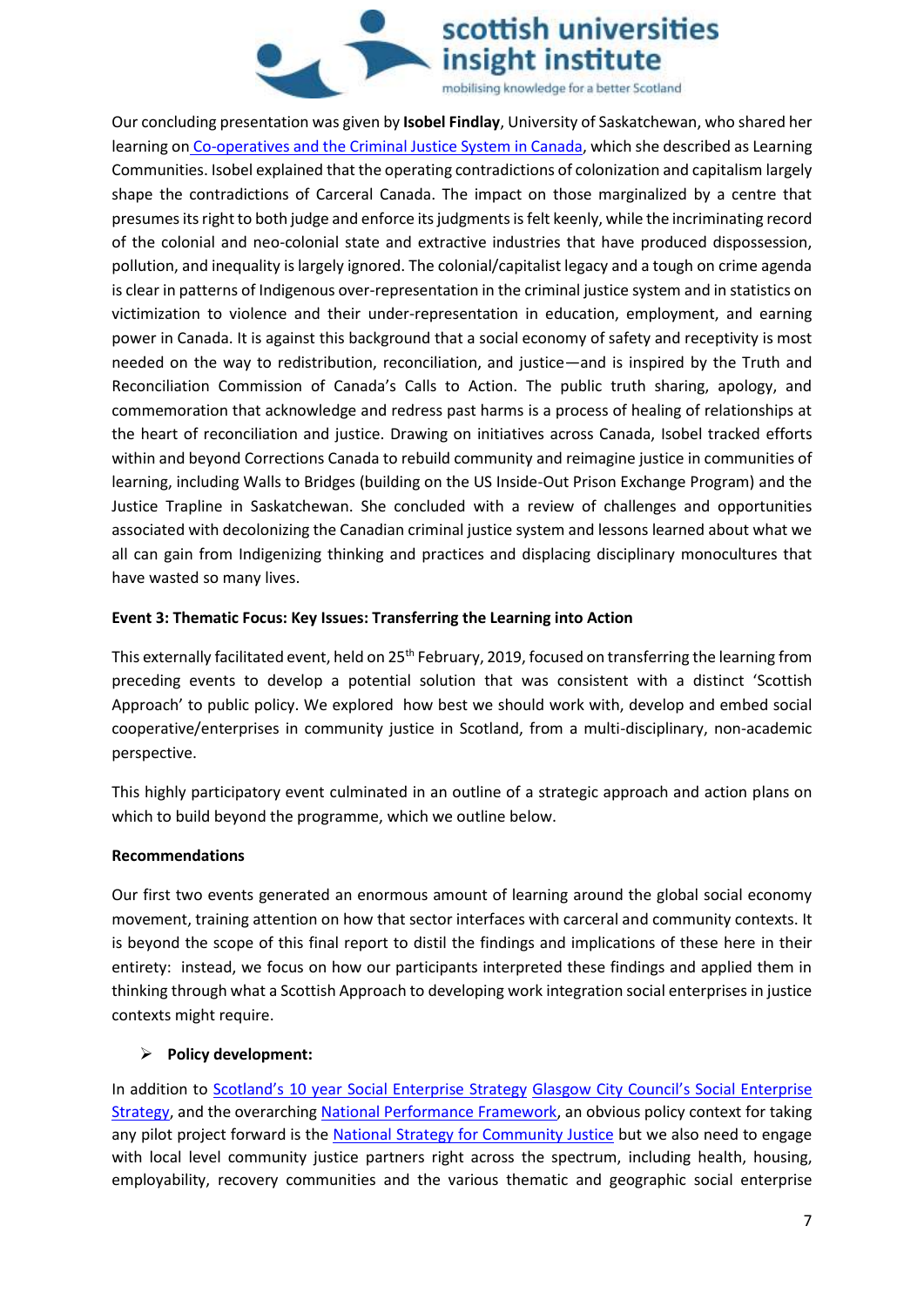

networks. The justice policy landscape is positive and has potential to be progressive because it explicitly recognises that more needs to be done to remove barriers to people with convictions securing and sustaining employment – but barriers to work cannot be addressed in isolation. *[No One](https://www.gov.scot/publications/one-left-behind-next-steps-integration-alignment-employability-support-scotland/)  [Left Behind: Next Steps for Employability](https://www.gov.scot/publications/one-left-behind-next-steps-integration-alignment-employability-support-scotland/)* aims to deliver more effective, integrated and aligned employability support across Scotland. This implies the need for a joined up and collaborative policy approach.

In Scotland, we have an opportunity to support work generation and work integration for relevant groups, including the specific needs of people who have committed offences and their families, while contributing to the wider, 'inclusive growth' agenda. However, we also appreciate that employment needs to be considered alongside other areas such as housing, health, education, financial inclusion, families, relationships and social connections to and with communities and should be supported by a concomitant commitment to social integration. In other words, efforts to encourage *work* integration should be accompanied by a concomitant commitment to supporting *social* integration.

We have an ambitious and long term social enterprise strategy, with a focus on ensuring fair work for all; new devolved powers for employment support and welfare; a service reform agenda that emphasises the importance of putting people at the centre of reforming public services – an agenda that encourages partnerships and co-production, prevention and early intervention – but new approaches require new investment.

At an organisational and sectoral level, there are many examples of social enterprises supporting people with convictions in Scotland and further afield - but taken together, a progressive national policy sphere, a persuasive evidence base and a willingness to test new approaches should be able to advance our collective efforts in this area - but that will only work if policy areas are far better aligned - with better alignment of budgets and more innovative, bolder collaborative commissioning strategies, alongside a cross departmental approach to spending.

#### ¾ **Mapping of existing approaches in Scotland**

Over the course of bringing together stakeholders with the best overview of what is happening in Scotland of work at the community justice/social enterprise interface, we recognised that there may in fact be pockets of excellent activity that we simply do not know about. Scottish Government have conducted a similar exercise in relation to Community Justice and Employability and Community Justice Scotland has commissioned a survey of current employability projects and delivery. While important exercises providing useful information and intelligence for our work, these mapping exercises are not specific to Social Enterprise and may miss many of the critical nuances and opportunities. As a first step, we recommend that a mapping exercise should be commissioned to establish the scale and effectiveness of existing provision.

#### ¾ **Elements of a Preferred Model**

Notwithstanding the point above, our learning suggests the following outline of a preferred model for work integration social enterprises in Justice contexts:

- Governance model: e.g. multi-stakeholder
- Hybrid model: e.g. not just people with convictions those distant from labour marker; e.g. 70% non-marginalised workforce / 30% marginalised workforce.
- Progressive model: both retention of some employees, but also work integration to 'mainstream' labour market; 2-3 year employment opportunities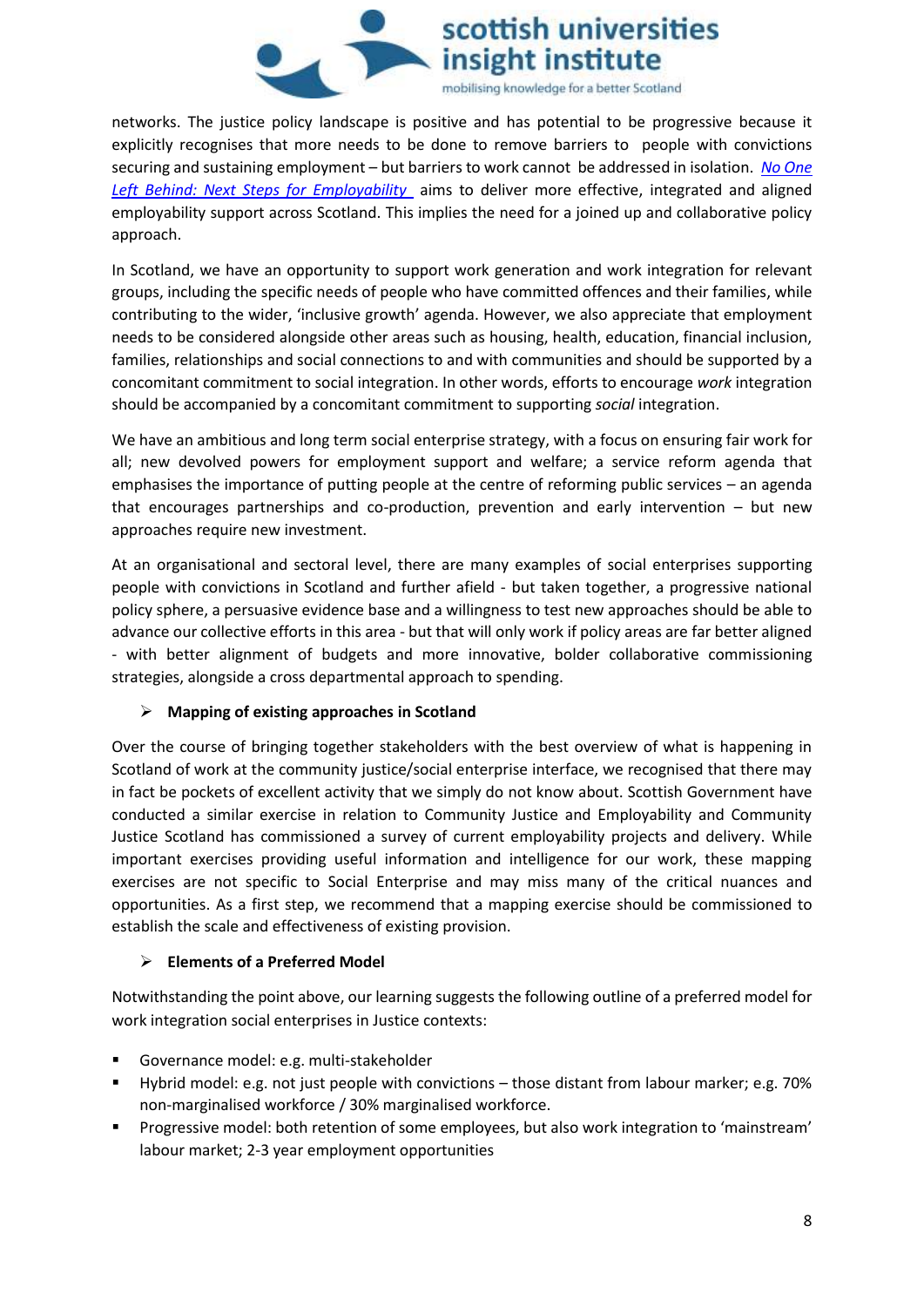

- Holistic model: e.g. provision of support for a variety of social needs and issues focus on social integration.
- Funding model: e.g. wage subsidies, employment programme, tapered approach.
- Criteria for inclusion that reflects the needs of the specific enterprise and diverse pathways to social and work integration
- Approach: Diversification of existing enterprises and the development of new ones.

We will need to ensure that whatever shape our next steps take, that we continue to engage the people that we aim to support, listen and be informed by what they tell us regarding

- the stigma and barriers associated with [declaring a criminal record;](https://www.sccjr.ac.uk/wp-content/uploads/2019/01/Weaver_SCCJR_2018_Time_for_policy_redemption_a_review_of_the_evidence.pdf)
- the impact of limited education experiences and low skills levels;
- willingness of employers to provide those with criminal convictions with job opportunities;
- a mismatch between job needs and skills levels.

We need to help employers to understand their legal rights and responsibilities, support them to implement safe and fair recruitment policies and procedures and ensure they can confidently and effectively manage and mitigate any potential risks.

We need to encourage leadership and build capacity; we need to increase access to markets; develop social enterprise business partnerships; and measure impact – both economic and social.

Our learning suggests that taking the development of WISE in justice contexts forward will require the establishment of two steering committees: a national group with a strategic remit, and a local group with an operational, each comprising a range of partners.

Key avenues for further exploration include commissioning lines and funding sources but the employment of a Development Manager with a national remit is essential.

#### **Outcomes and Impact**

The global economic crisis has provided new impetus to policy debates about public sector reform in general and penal reform in particular, not least in terms of reducing the rapid prison growth and tackling the high rates of post-release offending, estimated to cost Scotland £3Bn per year (Audit Scotland, 2012), and the UK between £9.5Bn and £13Bn per year (MoJ 2010). In an era of economic uncertainty and rapid penal reform, this programme - the first of its kind - is, thus, both economically and socially expedient. This programme has been instrumental in establishing the foundations on which the network seeks to build, by bringing people together to share learning and establish a nascent network.

What we have achieved through this programme to date is:

- A library of resources from leading academic and industry experts in this field;
- A bespoke website providing a repository for these resources and on which we will continue to build;
- An online presence via social media;
- An outline of a strategic approach for policy and action plan for furthering the development of social enterprise is justice contexts in Scotland;
- x A preferred model of social enterprise for supporting work generation and integration for and with people who have convictions;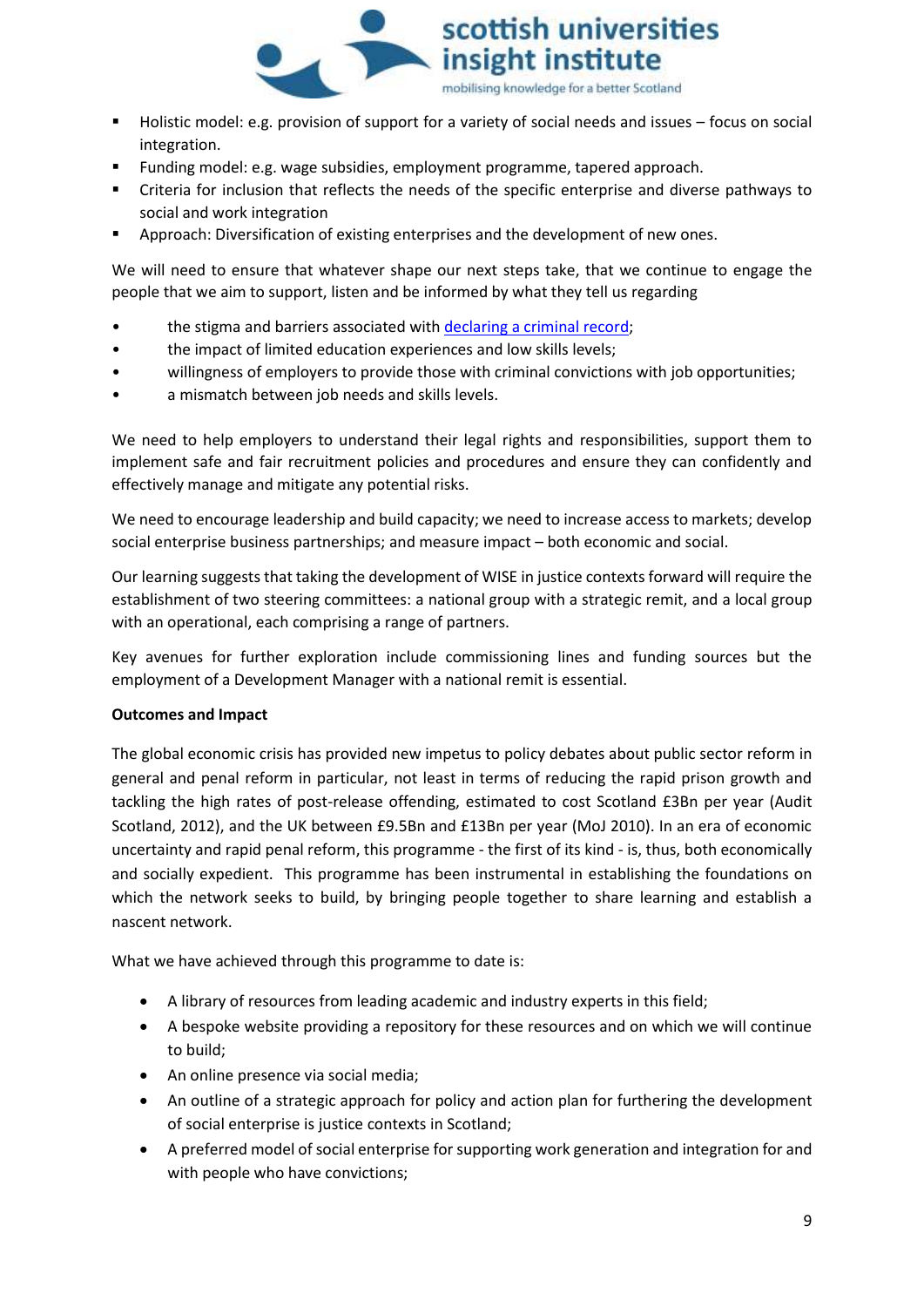

- x Further consultations with Scottish Government, the Scottish Prison Service and national third sector organisations;
- The establishment of an international network of academic experts and industry leaders.

The short and medium term impacts we are seeking include increased employment opportunities for people with convictions; the development of the cooperative/enterprise sector in an under-utilised field in Scotland, contributing thus to 'inclusive growth' and incentivising innovation in approaches to employment that are flexible and scalable.

The longer term impacts on organisational and operational policies and practices in community justice could contribute to significant economic savings and a reduction in the human and social costs of crime, repeat imprisonment, and in particular, could contribute to the more effective use of scarce public resources, and constructively impact on the lives of people with convictions, their families and the wellbeing of their communities. Indeed, systems including Health, Justice – Police, Prisons and Community Justice – would benefit through reductions in re-offending which has a financial saving but because of budget disaggregation, these savings are not released or reinvested in the service that enabled them. This would imply the need to develop a cross departmental approach to spend.

Our collective aspiration is to encourage and realise the development and embedment of social cooperative/enterprise structures of employment in community justice in Scotland to achieve the aforementioned policy and practice impacts. As noted previously, while a pressing issue for policy makers, in practice it remains an under-explored area and a rarity in the UK.

#### **Next Steps and Follow Up Activities**

This programme has acted as a starting point, a springboard, rather than end point and will assist this network of international, multi-disciplinary academic and industry leaders to inform the development and implementation of social enterprise and cooperative structures of employment in work generation and integration for people with convictions.

- Raise awareness of the contribution of social enterprises in Scotland's Community Justice Strategy through the publication of **briefing papers** and **case studies** of SEs working in this area, alongside **academic papers**, ensuring the voices and experiences of SE employees are captured.
- Utilise the experience of social enterprise in community justice, sharing best practice and increasing learning across the sectors;
- **If Identify opportunities for the sector to deliver more and better outcomes for people with** convictions and those in the care of the Scottish Prison Service;
- Engage with Scottish Government, Community Justice Scotland, SPS nationally, individual prisons and local community justice partners (including CJVSF), creating an effective forum for SE to engage with SPS/Scotland's prisons and community justice planning partnerships;
- Organise events in partnership with local community justice partners to increase their understanding of and engagement with SEs, where there is an appetite to do so;
- Work in partnership with local Social Enterprise Networks (SENs) to support their SE members to engage with local CJ partners/prisons in their area;
- Act as an effective voice for SE in Criminal Justice and promote collaboration with SE in the development of CJ services and vice versa.